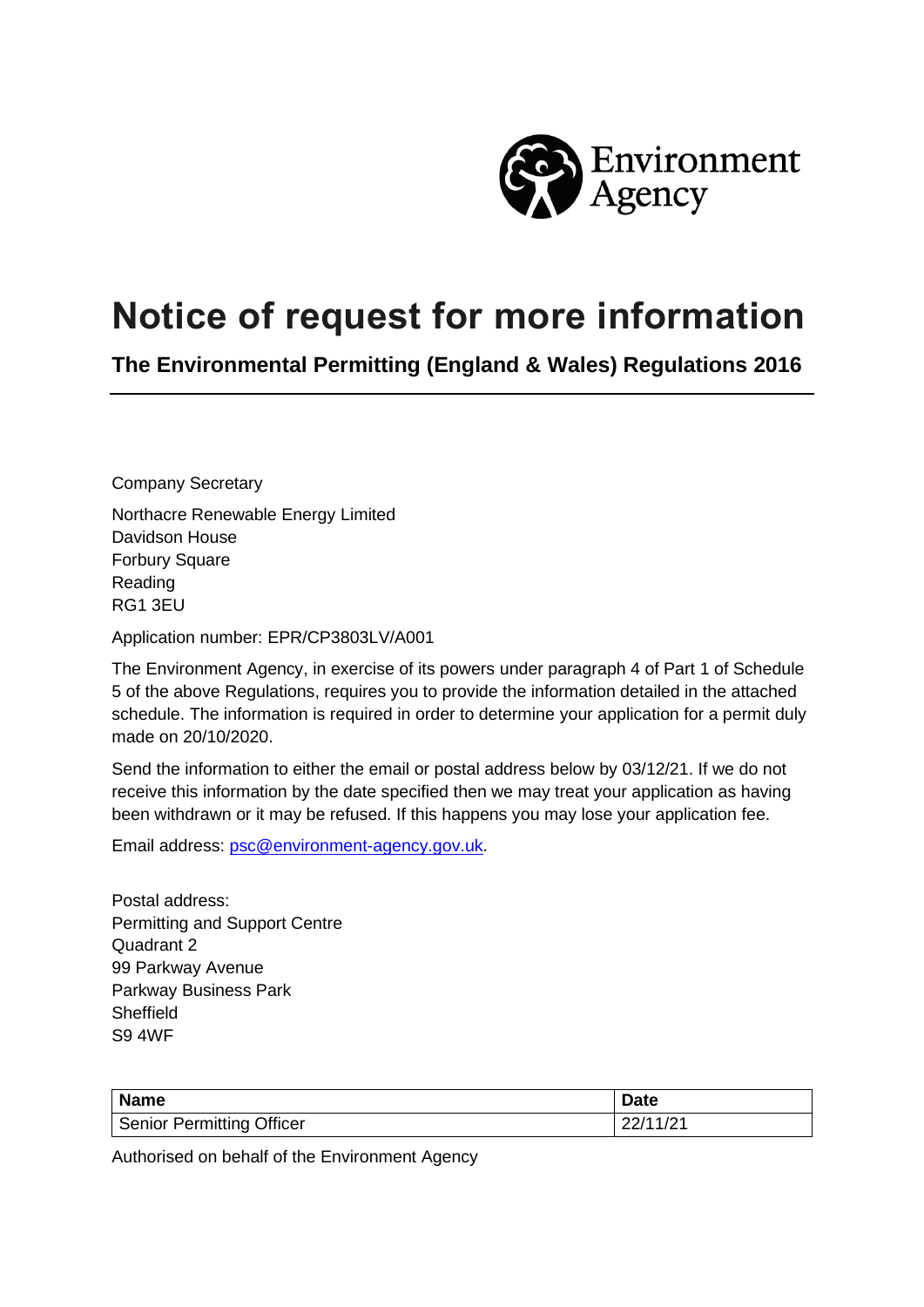## **Notes**

These notes do not form part of this notice.

Please note that we charge £1,200 where we have to send a third or subsequent information notice in relation to the same issue. We consider this to be the first notice on the issues covered in this notice.

The notes in italics that appear after information requests in the attached schedule do not form part of the notice. The notes are intended to assist you in providing a full response.